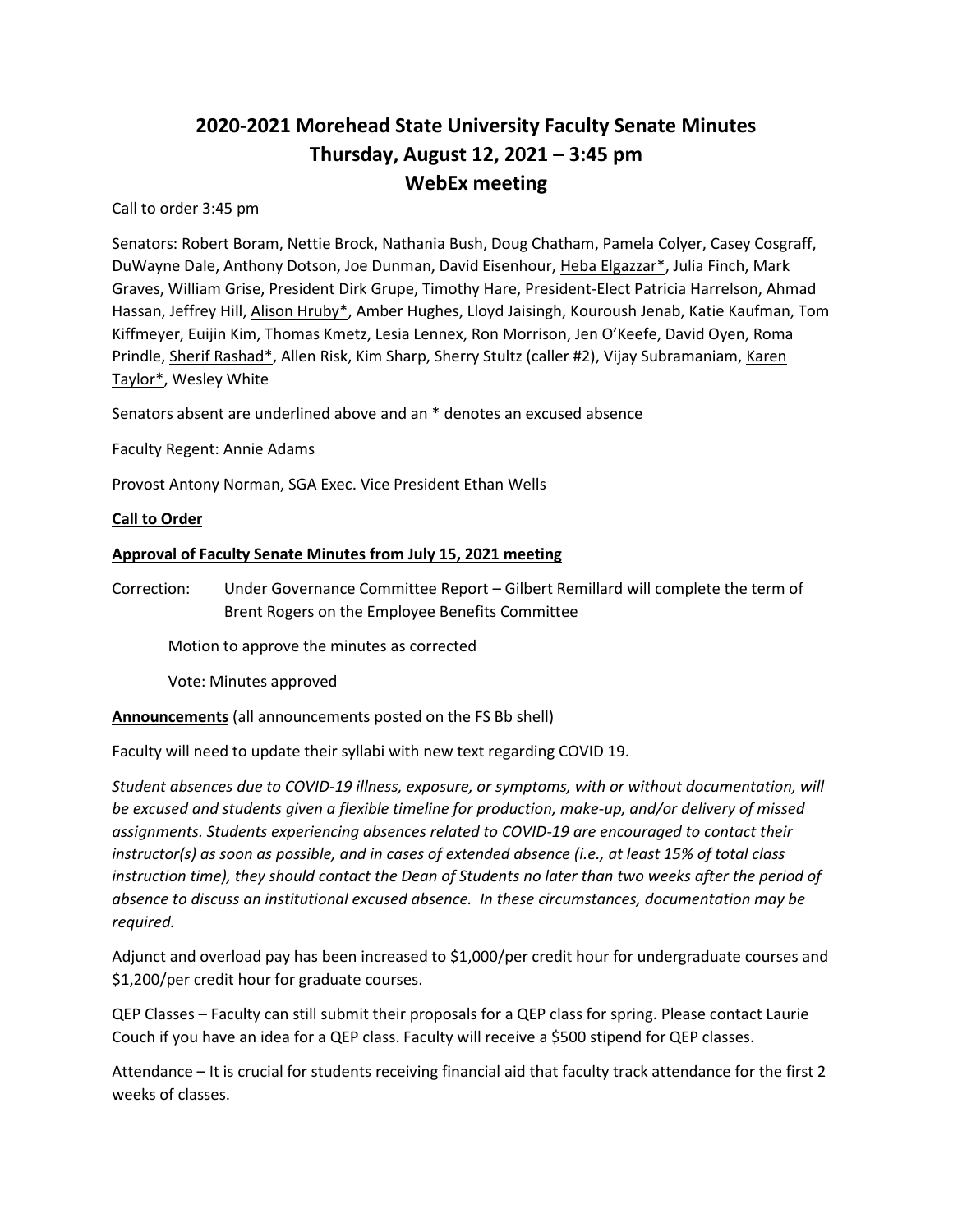#### **President's Report** – President Morgan

Due to student move-in, President Morgan is unable to attend today's meeting. Nor report.

#### **Provost Report** – Provost Norman

Reiterated getting attendance sheets in for students. A new process is being implemented and faculty will receive email instructions tomorrow. The process should prove much easier since it will take faculty to their self-service link and faculty link. They will then be directed to a census tab where they will be given guidance on submitting attendance. Students will not be able to continue if they are not recorded as being in attendance.

If there are any students who are facing financial challenges, please contact the provost's office. There are extra resources that could be available to them.

Provost Norman congratulated and thanked President Grupe on his leadership of Faculty Senate for 2020/21.

Question – Senator Graves asked if the Eagle Scholar's faculty should ignore the census function? Provost Norman said all of the Eagle Scholars are high school students and are not financial aid candidates. This will only apply to students who currently receive financial aid.

#### **Faculty Regent Report** - Regent Adams

There will be a BOR meeting on August 19, in ADUC. The meeting will be in person. The main order of business will be President Morgan putting forward a proposal for compensation. There will also be a slight change to the BOR by-laws to update the debt processing formula.

Regarding the compensation plan – there is a full outline and a point that states the president has the ability to make adjustments if needed. Since there were significant adjustments made last time, Regent Adams made the recommendation to remove that part since she had received some negative responses from faculty. One person from the BOR has responded saying that they believe the president does need that leeway.

Broad Emergency Plan – The Broad Emergency Plan list a pandemic plan but lists the pandemic plan as a flu pandemic plan. Since we are 16 months into a non-flu pandemic Regent Adams feels we should make it a broad pandemic plan.

## **Staff Congress Report** – SC Chair Flora

Chair Flora was unable to attend today's meeting. No report

#### **SGA Report** – Ethan Wells

SGA met yesterday and discussed their strategic plan for how they will move forward for the upcoming year. They are preparing for their Senate Election this fall and want faculty to encourage students to get involved.

#### **FS Executive Council** – President Grupe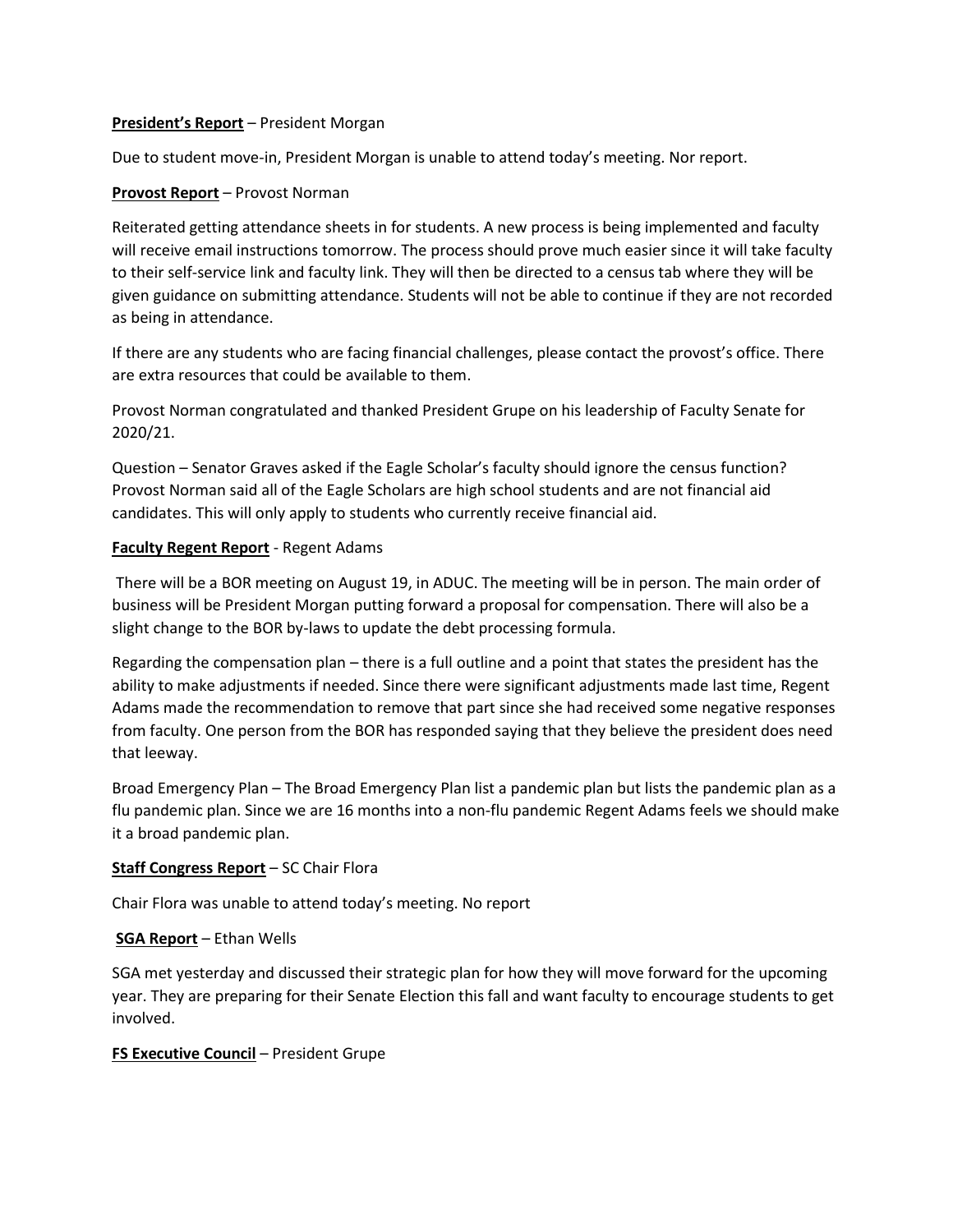FS EC presented a resolution to recognize Senator Lesia Lennex for her service as FS President (2019/20) and her continued work with FS.

Motion to approve the resolution – Senator Graves

Motion approved

President Grupe will deliver the resolution to Senator Lennex once it has been signed by President Morgan.

Resolution on Teaching Modalities – A new resolution to keep faculty safe due to the Delta variant, a far more dangerous COVID 19 variant, was presented for first reading.

Motion to go to a second reading – Senator Graves

Motion approved

Senator Finch said in the resolution from the previous semester there was language regarding the vaccine. A new resolution is needed that specifically refers to the Delta variant since people are choosing not to be vaccinated and there is now a variant that breaks through the vaccine.

Question – Has this resolution been vetted by students? Senator Lennex said FS EC did not have time to take the resolution to SGA, but the AAUP has approved to put the resolution forward as it is currently worded in a joint statement with FS. This is an urgent matter since classes will begin next week and faculty do not know what the conditions will be.

Wesley White said the resolution is representing the faculty position on teaching modalities and feels it is perfectly appropriate to move forward and vote on the resolution.

Motion to accept the resolution – Senator White

Motion approved

Course Fees – Regent Adams said there is no clarity on how course fees are being used. Course fees are being collected and not always used for the intended purpose. She feels there needs to be a way to track these resources.

**Academic Issues Report** – Senator Dotson

No report

**Evaluation Report** – Senator Jenab

No report

# **Faculty Welfare and Concerns** – President-Elect Harrelson

Senator Sharp said the Faculty Workload committee had not met. In their last meeting in June, the committee talked at length about PAc 29 and UAR 136. They reviewed all the different workload calculations that were listed and discussed how there were workloads that were not even represented on the list. The calculations are complex and the committee was unable to handle it in the timeframe given.